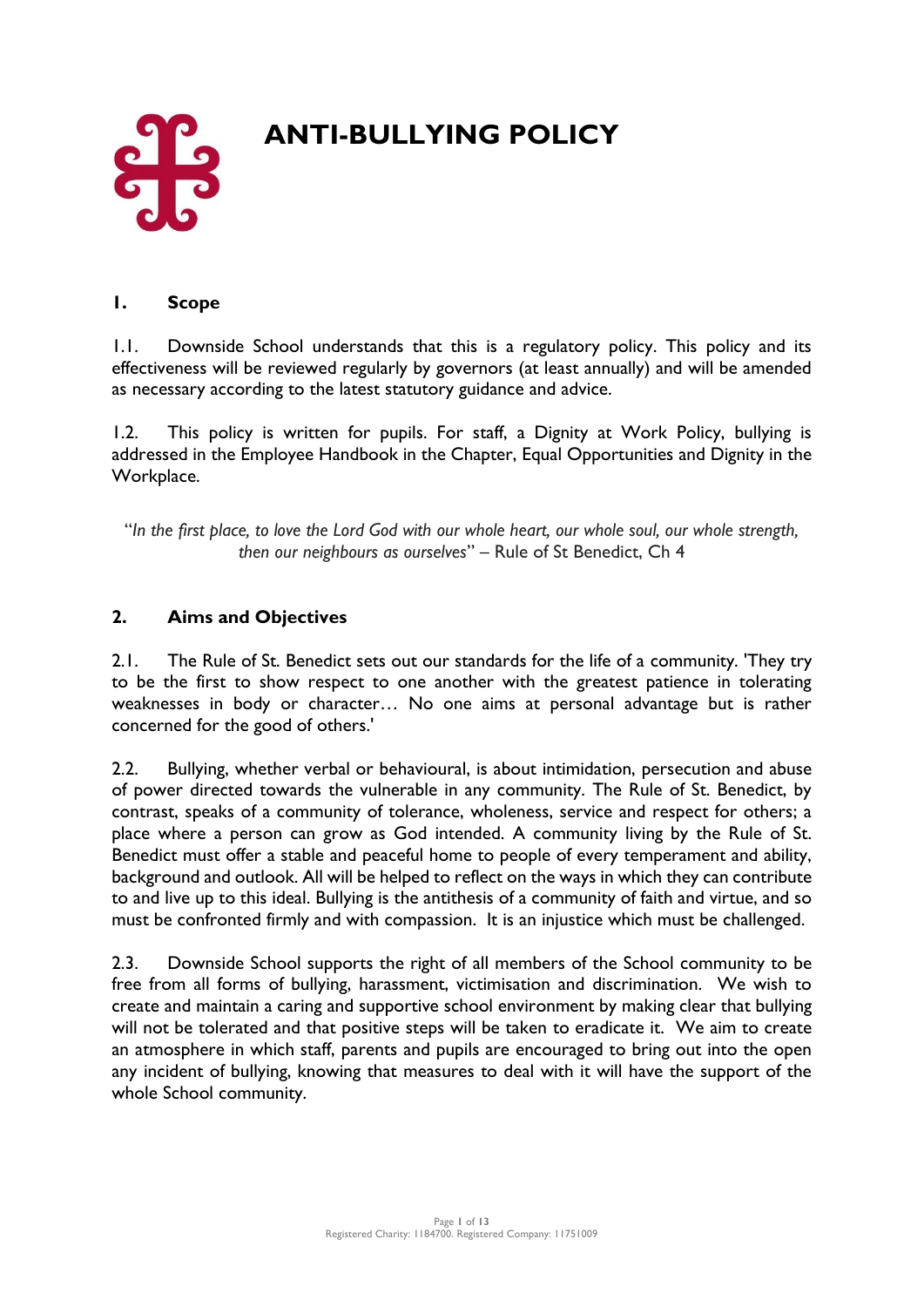# **3. Policy Statement**

3.1. This policy applies to all pupils and staff at the School irrespective of their age and whether or not a pupil is in the care of the School when or if bullying behaviour occurs. While this policy focuses mainly on the bullying of pupils by other pupils, it is recognised that other forms of bullying may occur and this is addressed in section 4.

3.2. This policy is provided to all parents, pupils and staff via the School's website. It can be requested from the Head's PA and can be made available in large print or other accessible format if required.

3.3. This policy has been drawn up with assistance from guidance issued by the Department for Education (DfE), Preventing and tackling bullying (July 2017) and will be reviewed against any new government guidance issued from time to time. The guidance against which the school will be inspected is *Part 3 para 10 of the inspection commentary.*

## **4. Assumptions**

4.1. All forms of bullying are unacceptable.

4.2. Every person in Downside has the right to live their life and pursue a career without the threat or the occurrence of being bullied.

4.3. Bullying, and in some cases being the object of bullying, is a pattern of behaviour acquired either consciously or by habit and can be unlearned.

## **5. Definitions**

5.1. Bullying is behaviour by an individual or group; a single incident or repeated over time, that intentionally hurts another individual or group either physically or emotionally. Bullying can take many forms (for instance, cyber bullying via text messages, social media or gaming, which can include the use of images and video) and is often motivated by prejudice against particular groups, for example on grounds of race, religion, gender, sexual orientation, special educational needs or disabilities, or because a child is adopted or is a carer. It might be motivated by actual differences between children, or perceived differences.

- Bullying is serious. It can cause both physical and emotional harm. This can lead to psychological damage to the individual concerned.
- Bullying on the basis of protected characteristics is taken particularly seriously and is distinguished in the My Concern records.
- Bullying is a form of peer-on-peer abuse.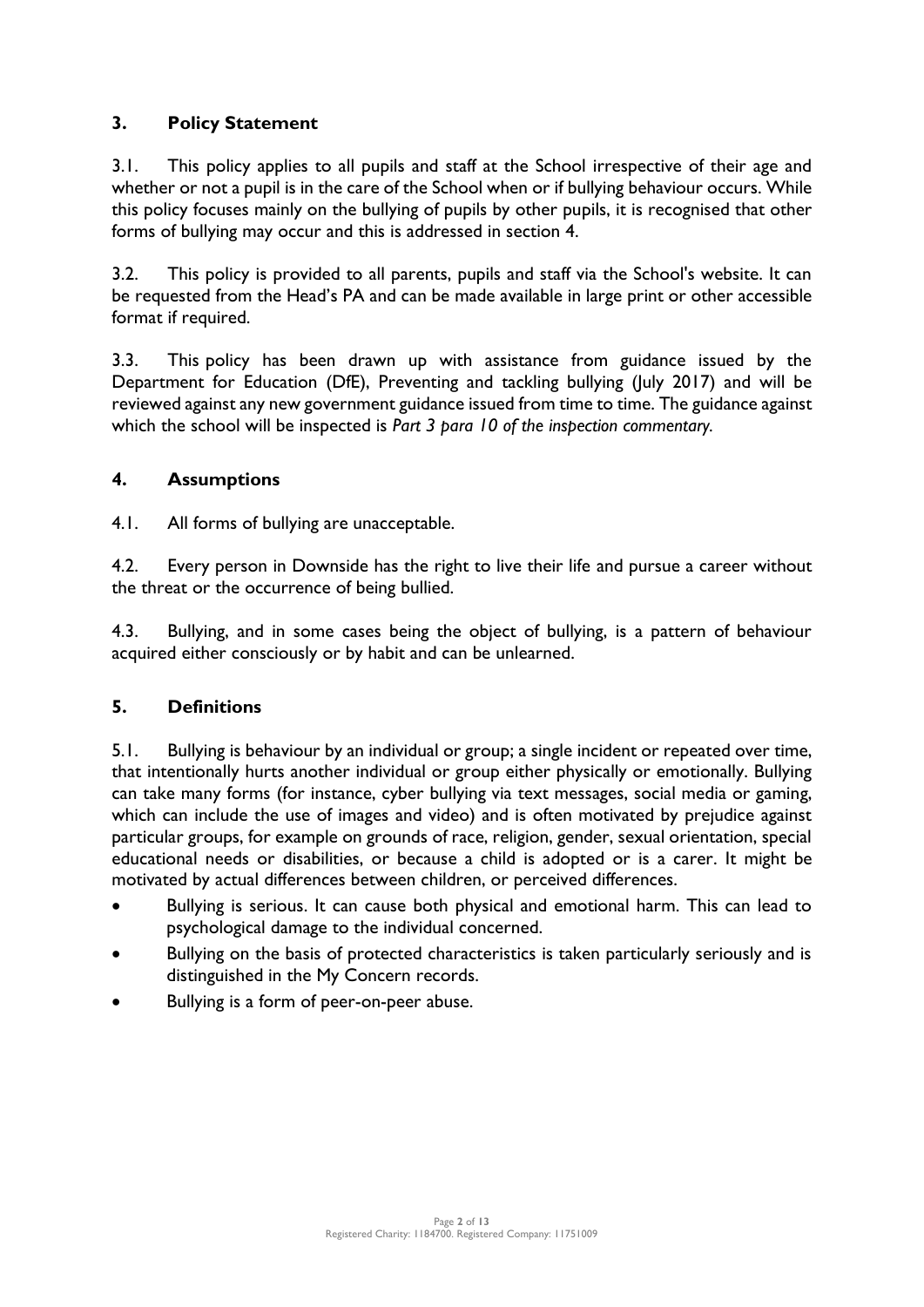- 5.2. Bullying may be:
- Physical: hitting, kicking, pushing people around, spitting; or taking, damaging or hiding possessions.
- Verbal: name-calling, taunting, threatening, teasing, insulting or demanding money.
- Exclusionary Behaviour: intimidating, isolating or excluding a person from a group.
- General Unkindness: spreading rumours or writing unkind notes, mobile phone texts, messaging or e-mail.
- Cyberbullying: using the internet, mobile phones, gaming and social networking sites (such as Facebook, Instagram, Snapchat, Twitter, WhatsApp, Google + etc.) to deliberately upset someone else (see section below).

Bullying may also be:

- Sexual: talking to or touching someone in a sexually inappropriate way.
- Sexist or transphobic related to a person's gender or gender reassignment.
- Racist, or regarding someone's religion, belief or culture.
- related to a person's sexual orientation (homophobic).
- related to pregnancy and maternity.
- related to a person's age or home circumstances; or related to a person's disability, special educational needs, learning difficulty, health or appearance or economic status.
- Related to Covid-19.

5.3. Not all hurtful behaviour is intentional. Some individuals may see their hurtful conduct as "banter" "teasing" or "a game" or "for the good of" the other person. These forms of bullying are equally unacceptable but may not be malicious and can often be corrected quickly with advice and without disciplinary sanctions. A bully who does not respond appropriately to advice or sanctions would ultimately have to leave the School.

5.4. It is everyone's responsibility to ensure, whatever the circumstances, that no-one becomes a victim of bullying. A person may be vulnerable to bullying because of their age, physical appearance, nationality, colour, gender, sexual orientation, religion, culture or disability, or because they are new in the School, appears to be uncertain or has no friends. They may also become a target because of an irrational decision by a bully.

## **6. Cyber bullying**

6.1. Cyberbullying is the use of information and communications technology (ICT), particularly mobile phones and the internet, deliberately to upset someone else. For instance cyberbullying via text messages, social media or gaming, which can include the use of images and video. The School deals with bullying in any form, virtual and non-virtual, in exactly the same way described within this policy. More information can be found in Appendix 4 of the Child Protection Policy. All staff must be alert to the possibility of cyberbullying in particular regarding Covid-19.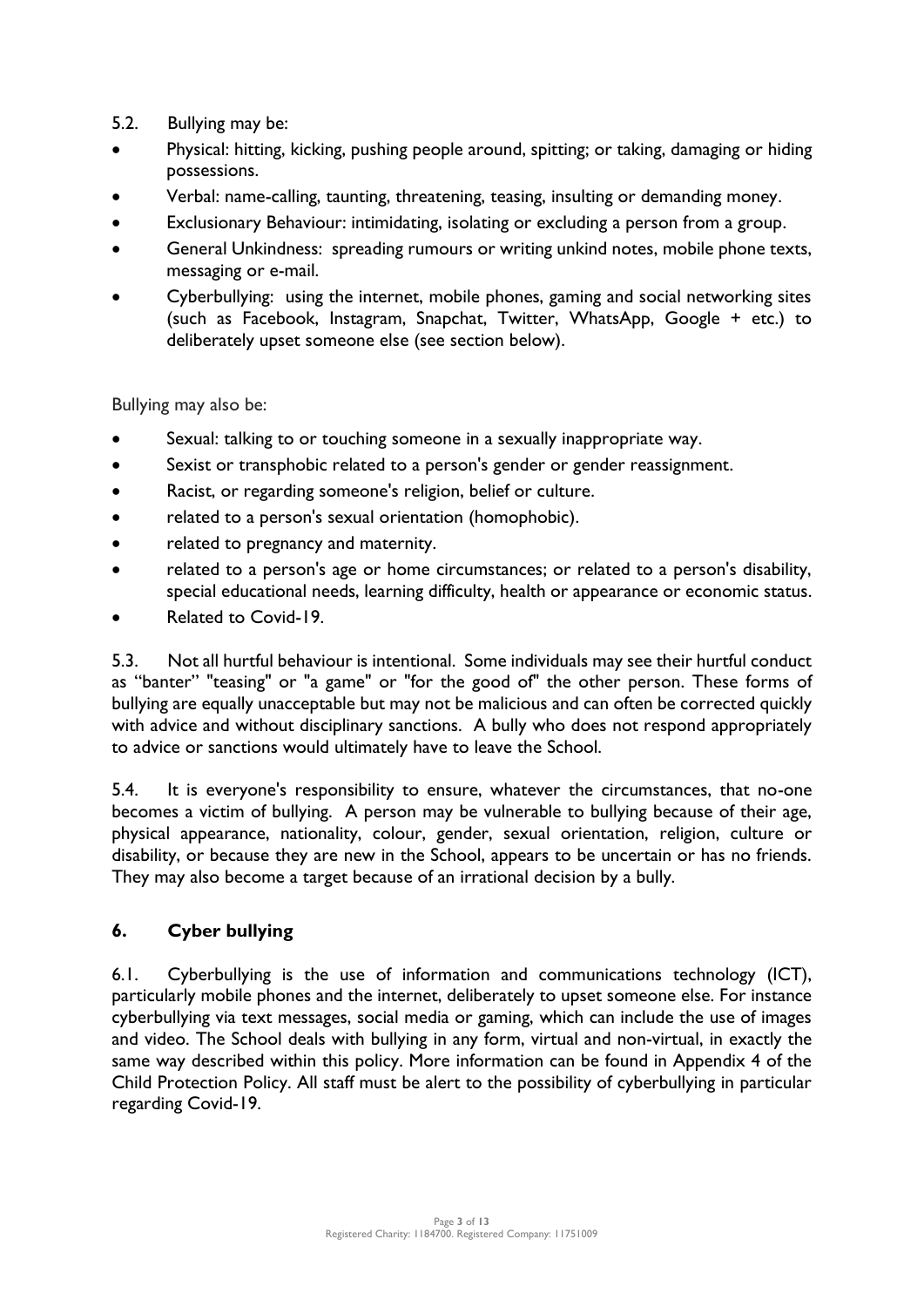# **7. Bullying which occurs outside the School premises**

Where bullying outside the School is reported, it will be investigated and acted on. The School will follow this policy and disciplinary sanctions may be applied by the school, even if the behaviour was not carried out on the School premises.

# **8. Safeguarding children and young people**

8.1. When there is "reasonable cause to suspect that a child is suffering, or is likely to suffer, significant harm" a bullying incident should be addressed as a child protection concern under the Children Act 1989. Where this is the case, the school staff should discuss with the school's designated safeguarding lead (DSL) who will liaise with the Somerset Safeguarding Partnership Board and work with them to take appropriate action. Further information can be found in Part 1 of Keeping Children Safe in Education 2019.

8.2. All staff should be aware that children can abuse other children, often referred to as peer on peer abuse. This may include bullying, including cyberbullying. Peer on peer abuse must be reported to the DSL who will follow the procedures in the Child Protection Policy.

# **9. Criminal law**

9.1. Although bullying in itself is not a specific criminal offence in the UK, it is important to bear in mind that some types of harassing or threatening behaviour, or communications, could be a criminal offence. If school staff feel that an offence may have been committed, the Head or Deputy Head will seek assistance from the police.

## **10. What will be done to prevent bullying at Downside**

10.1. We will take active steps to create an anti-bullying culture and an expectation of all members of the School community to uphold the principles of Living at Downside contained in the School's Behaviour Policy:

- 10.1.1. We (staff and pupils) will do all we can to create a climate in which bullying is not tolerated, and in which pupils can report bullying incidents without feeling that they are 'telling tales'. Staff, pupils and parents will be involved in this process of creating and supporting a whole school anti-bullying culture.
- 10.1.2. We will ensure that all members of staff are aware of their responsibility to watch out for and respond appropriately to any possible bullying behaviour. They should refrain from any words or actions in the classroom which might be seen as an encouragement to bullying or as bullying behaviour in itself.
- 10.1.3. We will make pupils aware that expressions of prejudice which include racism, sexism and homophobia, will not be tolerated.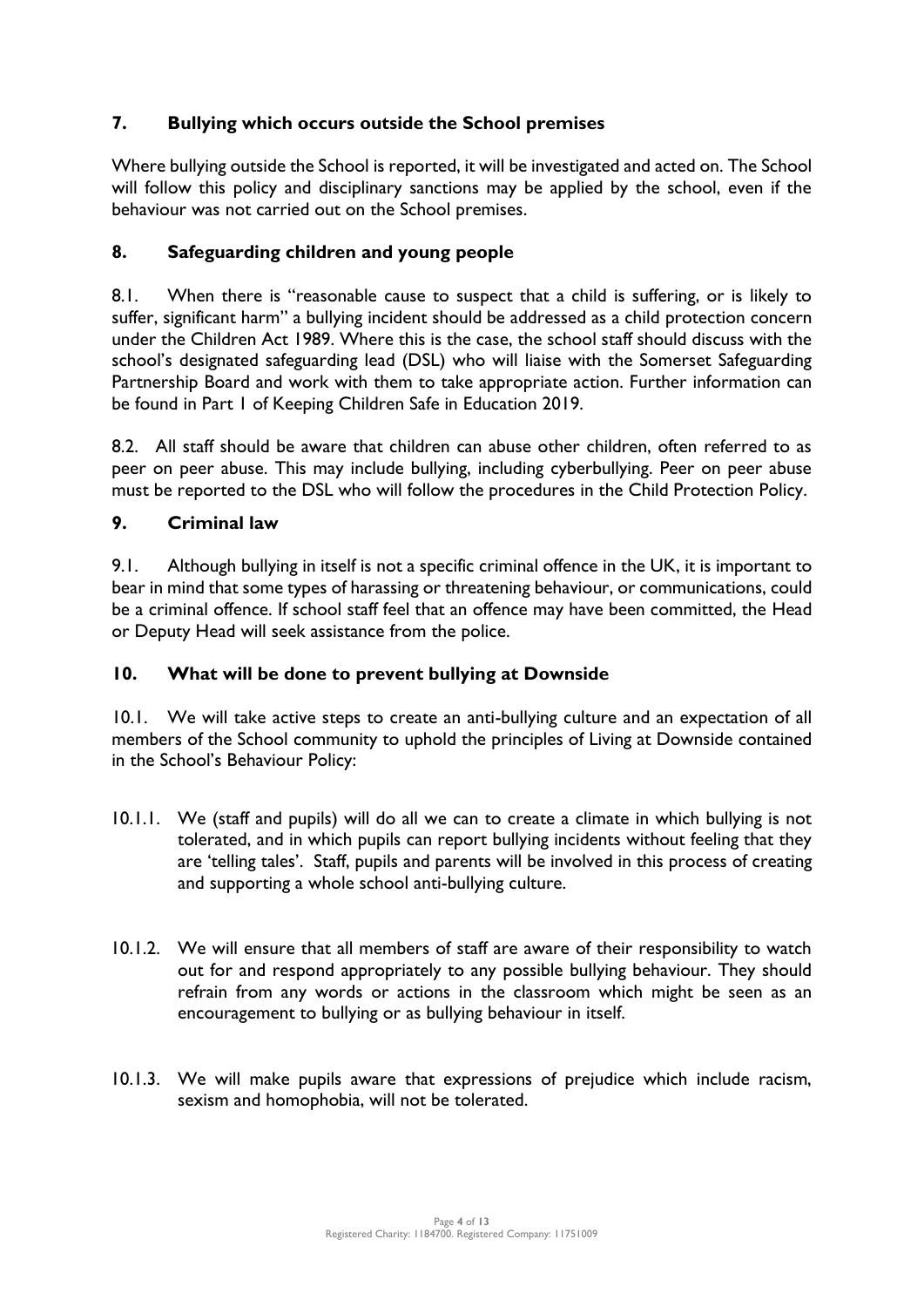- 10.1.4. We will give pupils the opportunity to see the School counsellor/therapist or contact the Independent Listener. All Houses have a notice which gives pupils guidance if they have any worries or complaints and lists of organisations outside school who can be contacted if victims of bullies prefer to talk to someone who is independent.
- 10.1.5. We will educate pupils on the use of the internet so as to try to prevent the occurrence of Cyber bullying. Our approach will be to educate rather than restrict access but restrictions which are deemed necessary will be enforced in the use of social networking sites. Pupils and staff will be made aware of the School's Acceptable Use Policy on the use of digital media.
- 10.1.6. We will encourage pupils to talk openly and regularly about the issue within tutor groups, in their Houses, in the School Council, or in conversations with other appropriate members of staff or chaplains. We will also seek to ensure that the School and House prefects are fully supportive of this policy and play an important role in its successful implementation.
- 10.1.7. We will ensure that the School curriculum addresses issues of bullying and encourages pupils and staff to share ideas on preventing it. There will be a strong Anti-Bullying presence within the PSHEE programme and within the Tutor Programme.
- 10.1.8. We will do all we can to resolve issues of bullying through mediation, discussion and making bullies aware of the effects of their actions, but we will use sanctions against them when this is deemed necessary. These sanctions will be in line with School policy. We will often use pupils to encourage their peers not to continue with their behaviour.
- 10.1.9. We will encourage bullies willingly to seek help themselves in changing their behaviour. This will be catalysed by educating pupils as to why they and their peers may find themselves bullying others.
- 10.1.10. We will give protection and support to any victims of bullying and to anyone who brings such issues to our attention.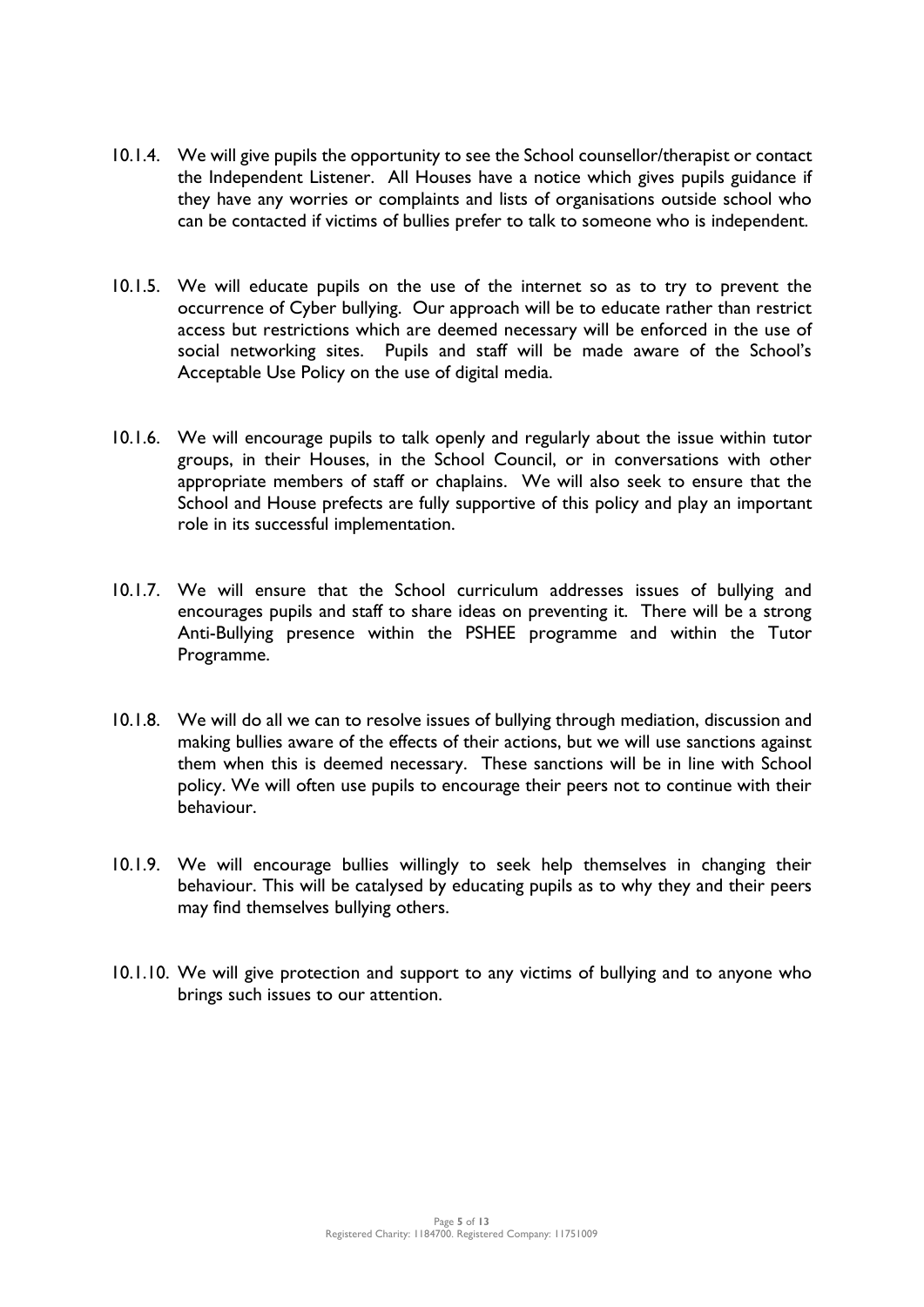# **11. Equal opportunities**

- 11.1. In School and in every year group:
- discriminatory words and behaviour are treated as unacceptable;
- positive attitudes are fostered towards people who are disabled, who have special educational needs and towards ethnic, cultural and linguistic groups within and outside the School; and
- positive attitudes are fostered towards both sexes through the curriculum and tutorials.

## **12. Staff**

12.1. The awareness of members of staff is raised through training and they are expected to understand the principles of the School policy, to know their legal responsibilities, what action to take to resolve and prevent problems, and what sources of support are available; where appropriate, the School will invest in specialised skills to understand the needs of pupils, including those with special educational needs or disabilities, and lesbian, gay, bisexual and transgender (LGBT) pupils.

- 12.2. Staff are expected to promote an anti-bullying culture by:
- celebrating achievement;
- anticipating problems and providing support;
- disciplining sensibly and fairly;
- making opportunities to listen to pupils; and
- acting as advocates of pupils.

#### **13. Pupils**

13.1. Through our pastoral care systems, pupils are informed and taught that bullying will not be tolerated in the School.

13.2. They are encouraged:

- to celebrate the effort and achievements of others;
- to show concern for the individual:
- to hold and promote positive attitudes;
- to feel able to share problems with staff;
- to turn to someone they trust, if they have a problem;
- not to feel guilty about airing complaints.

#### **14. Anti-bullying systems**

- 14.1. Approach: Our systems for detecting and dealing with bullying are designed to operate:
- vertically, through all year groups and Houses; and
- horizontally, within year groups and in the classroom and other activities.
- Our anti-bullying systems are implemented and driven in the way described below.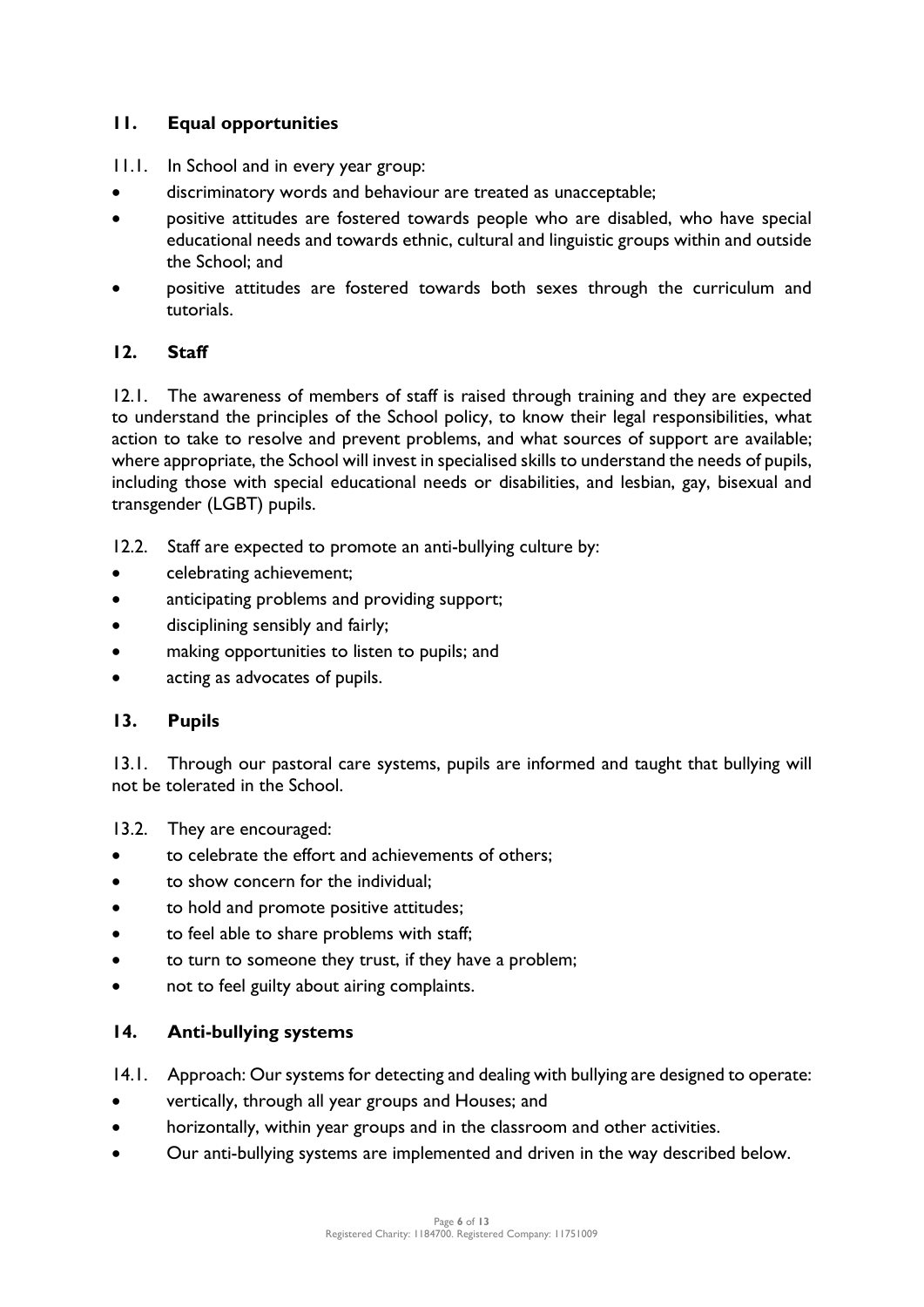# **15. Vigilance**

- 15.1. Members of staff are vigilant at all times but particularly:
- Before and after lessons; in the School corridors, in the queue at the Refectories and in the Refectories themselves;
- in Houses:
- in social areas:
- on the games field, and
- on School transport.

# **16. Meetings**

- 16.1. Bullying is regularly discussed in meetings between:
- members of the School Student Council and House Councils;
- the Director of Pastoral Care and School Prefects:
- House Masters and House Mistresses;
- tutors and pupils in their tutor group;
- Pastoral House teams; and
- The result of these meetings is to feedback information about friendship patterns,
- particular incidents, any pupil who seems to be isolated, any growing "power base" and any known conflict between a member of staff and a pupil, or between pupils.

# **17. Education**

- 17.1. Measures are taken throughout each year to educate pupils about bullying.
- 17.2. The PSHEE Curriculum and Tutor Programme includes courses on bullying covering:
- What is bullying?
- What defines a victim?
- Forms of bullying physical, emotional, psychological, mental, cyber
- Who bullies whom?
- Defining the anti-bullying policy.
- Human rights everyone has the right not to be bullied.
- Bullying what to do?
- What to do if you feel you are being bullied.
- What to do if you witness another being bullied.
- No-one deserves it ever.
- To whom can you turn?
- Victim and bully both need help.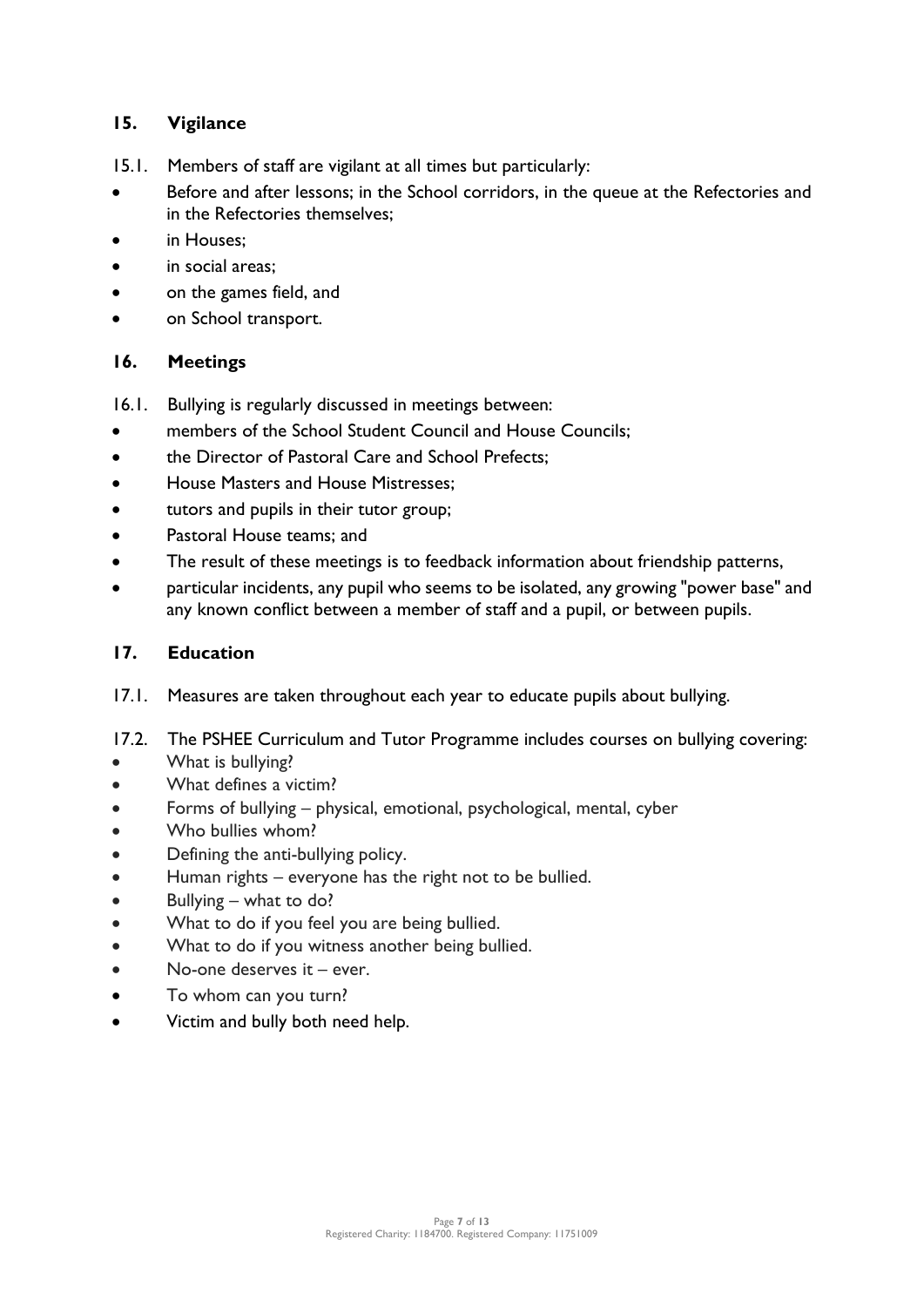17.3. Anti-Bullying messages are given in assemblies by the House Masters and House Mistresses and the Director of Pastoral Care addresses every year group at the beginning of each term reminding them of the School's approach to any incident of bullying. Anti-Bullying week is also part of the Tutor Programme.

# **18. Staff training**

18.1. Appropriate training in all aspects of care is arranged to ensure that House Masters and House Mistresses and other staff involved in the pastoral management of pupils have the necessary professional skills, especially:

- awareness of the risk and indications of child abuse and bullying, and how to deal with cases; and, in Houses, ensuring that:
- there is an adequate presence of staff;
- staff are actively involved with pupils in all areas and year groups when they are on duty;
- measures are taken to avoid boredom and lack of purpose among pupils;
- there is space available for pupils' quiet withdrawal;
- there is no crowding in bedrooms or common rooms; and
- good behaviour and discipline is maintained.

# **19. Pupils' responsibilities**

19.1. We emphasise with senior pupils the role which is expected of them in setting a good example and being helpful to younger pupils and each other. Older pupils are encouraged to keep an eye on younger pupils and offer support, where it is needed, and in particular:

- all senior pupils have the opportunity for House duties but senior pupils who do not wish to have extended pastoral responsibilities are not coerced; the responsibilities of senior pupils are appropriately limited;
- members of staff expect School Prefects, House Prefects and Mentors to offer supervisory support; and
- School and House Prefects and Mentors receive training on safeguarding, including how to recognise and report bullying and deal with younger pupils sensitively.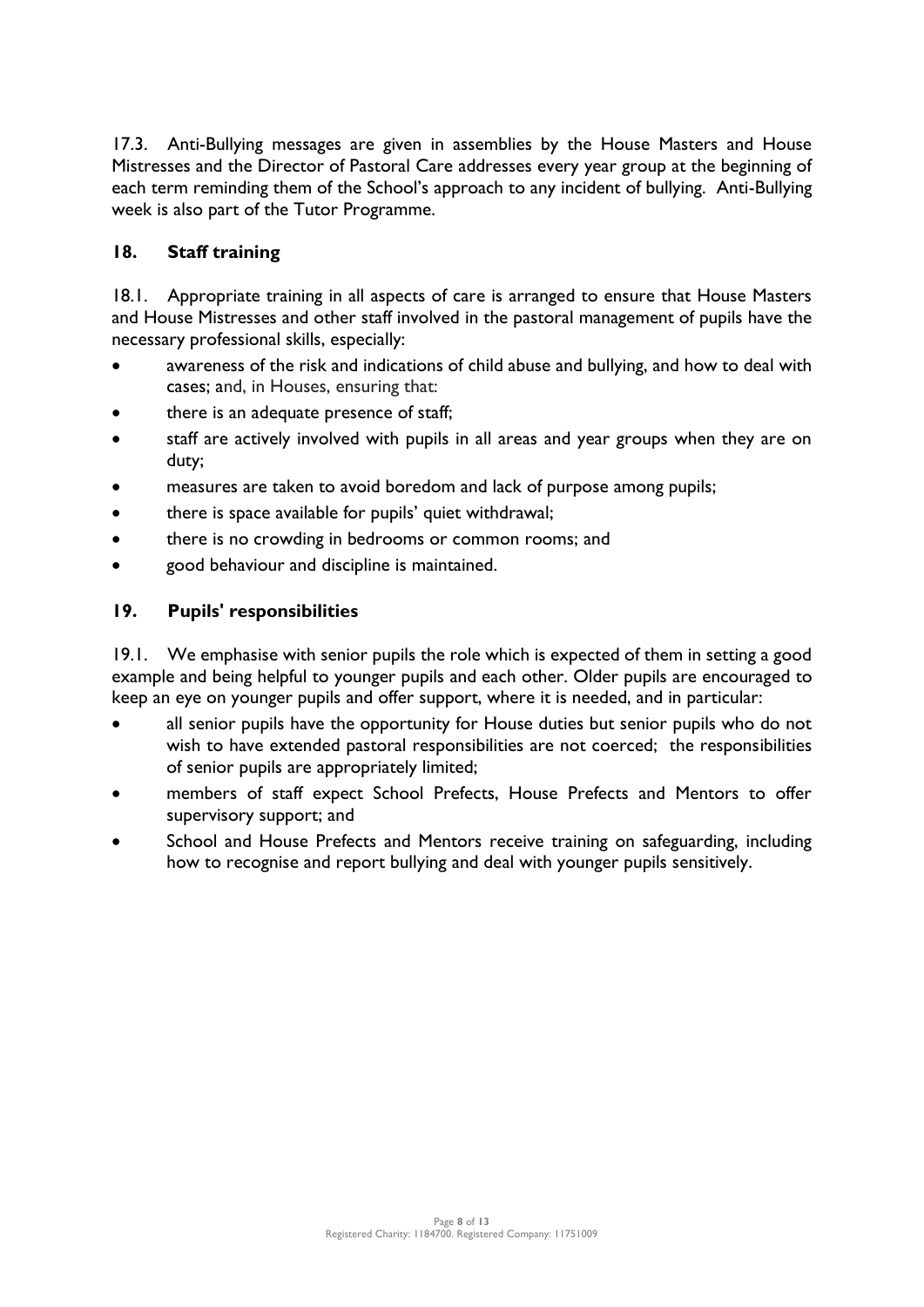# **20. Record Keeping and monitoring**

20.1. Every complaint or report of bullying must be entered on MyConcern. The Director of Pastoral Care will then enter the concern on the Bullying Register which is maintained centrally. The Head and Deputy Head meet with the Director of Pastoral Care to monitor the Bullying Register at the end of each term and report any incidents to the Governor with responsibility for Child Protection.

20.2. Serious incidents may lead to a case review in order to reflect and review policy and practice and provide targets for improvements. This will be co-ordinated by the Director of Pastoral Care.

## **21. Why incidents might not be reported**

21.1. Victim: There are many reasons why a pupil who has suffered bullying may be reluctant to report it. They may become demoralised and may say, for example:

- it is telling tales. They won't believe me because the person I am complaining about is popular and I am not, and I will become even more unpopular;
- the things they are saying and doing are too embarrassing to discuss with an adult;
- it is all my fault anyway for being overweight/too studious etc.;
- there are too many of them there is nothing the staff can do;
- it will get back to my parents and they will think less of me;
- I will just try and toughen up and grow a thicker skin; or
- I will avoid potential problems and not audition for a part in the School play etc.

21.2. Witnesses: There are also reasons why a pupil who has witnessed or learned of bullying behaviour may not want to make a report. They may say:

- it is "snitching" and I will become unpopular;
- it is none of my business anyway; or
- I don't like the victim and I would find it embarrassing to be associated with them.

21.3. Culture: Any of these responses would be contrary to our culture at the School. When we drive and implement this policy we encourage every pupil to understand that:

- Every allegation of bullying will be taken seriously;
- members of staff will deal with a complaint correctly and effectively in accordance with their experience and the training they have received;
- there is a solution to nearly every problem of bullying;
- a pupil who complains will receive support and advice and in many cases the problem can be dealt with on a no-names basis; and
- the primary aim will be for the bullying to cease, not the punishment of the bully unless this is necessary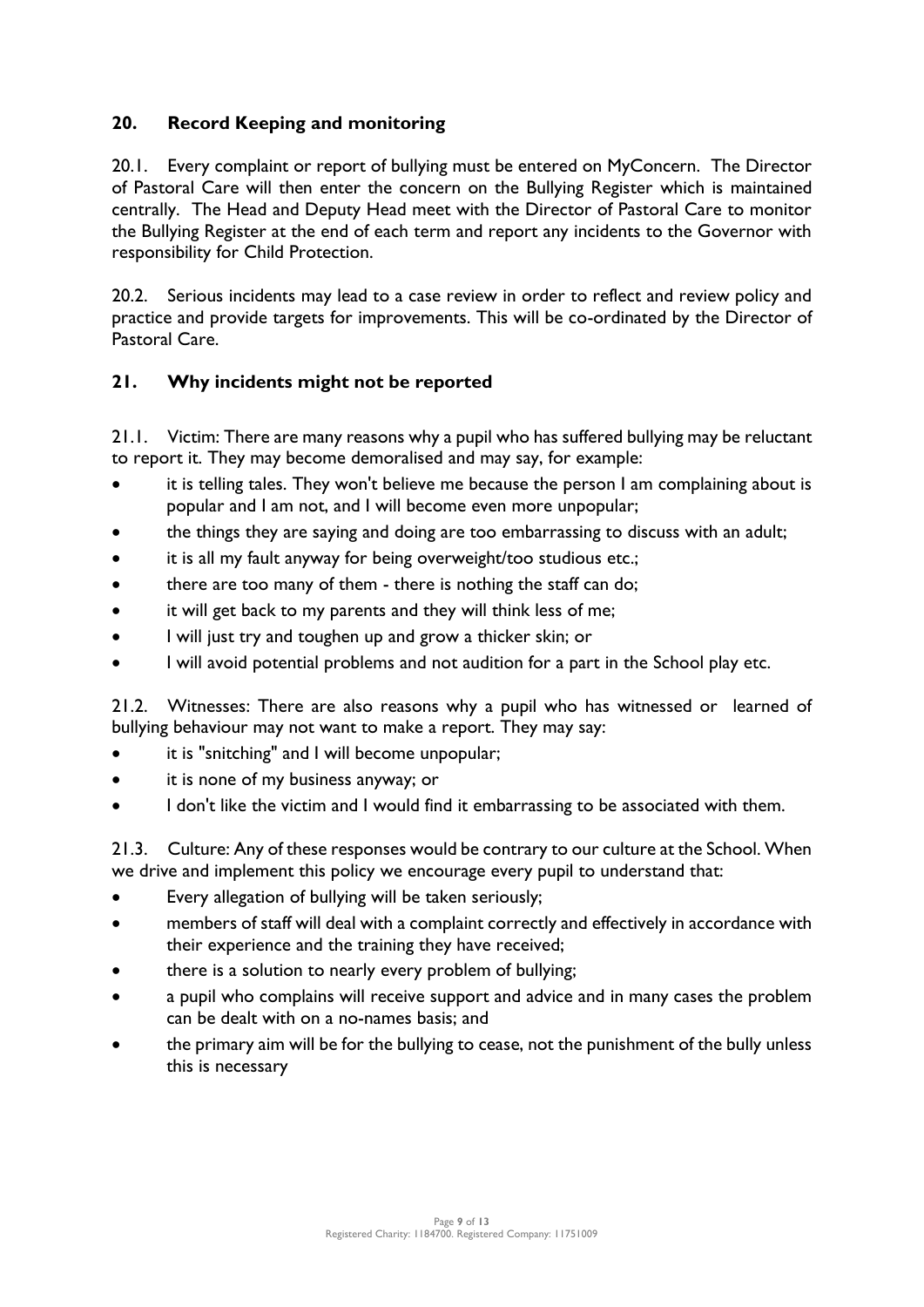# **22. Anti-bullying Procedures**

22.1. Downside School's procedures have been formulated to make it easy to report bullying, including cyber-bullying and bullying outside school. They also give guidance as to the threshold for reporting a bullying issue to external agencies (such as police/children's social care). Records are kept to evaluate the effectiveness of the approach adopted or to enable patterns to be identified; It should be noted that a bullying incident should be treated as a Child Protection concern when there is reasonable cause to believe that a child is suffering or likely to suffer significant harm.

22.2. Guidelines: The following procedures are a guideline except where expressed in the terms "should' or "must". The best guide is the experience and training of the staff.

## **23. Reporting bullying complaints**

23.1. Pupils: A pupil who is being bullied, or who is worried about another pupil being bullied, should complain without delay and can do so in several ways. They can:

- tell their parents, their House Master/House Mistress, Assistant House Master/House Mistresses, House Parent, Tutor, Chaplain or a responsible older pupil; alternatively;
- leave a note for their House Master/House Mistress;
- contact the Independent Listener whose details are published on House notice boards and in the Pupil Handbook for advice;
- contact a School doctor or a nurse in the Health Centre;
- contact Childline (0800 1111); or
- contact the Designated Safeguarding Lead or the Deputy; or
- Somerset Direct (telephone: 0300 123 2224)
- Respond using Confide on the Desktop.

23.2. Parents: Parents who are concerned that their child is being bullied should inform their child's House Master or House Mistress without delay.

23.3. Staff: This policy focuses on the bullying of pupils although it is recognised that staff can be the victims of bullying. Staff members who are concerned about being bullied or harassed by pupils report their concerns to the Deputy Head or directly to the Head.

23.4. Initial complaint: A person in authority who learns of alleged bullying behaviour should:

- firstly, respond quickly and sensitively by offering advice, support and reassurance to the alleged victim, then report the allegation;
- They must record the report and any action onto MyConcern immediately.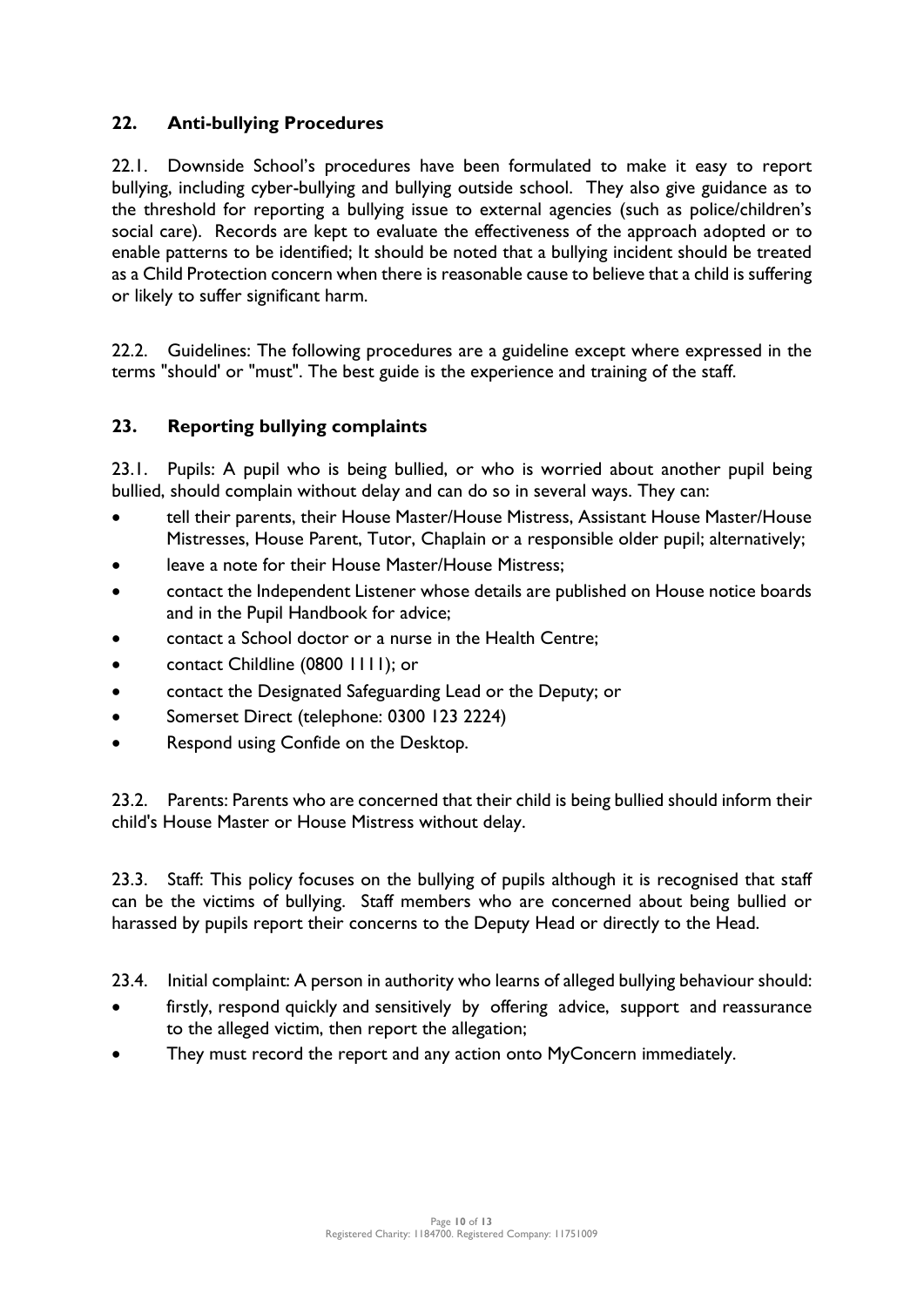23.5. Assessment: The Director of Pastoral Care will task the relevant members of staff with investigating the allegation. This will usually be the House Master or House Mistress but may be delegated to their Assistant The assessment will consider:

- the nature of the incident/s physical? verbal? exclusionary? etc.
- is it an "isolated" incident involving an individual or a group?
- is it part of a pattern of behaviour by an individual or a group?
- has physical injury been caused? Has a criminal offence been committed? Who should be informed - Parents? Social Services? The police?
- can the alleged bully be seen on a no-names basis?
- what is the likely outcome if the complaint proves to be correct

23.6. Response: In the case of first minor offences, misunderstandings, unintentional hurtful behaviour or unkindness, the Director of Pastoral Care, in conjunction with the HsM will agree on a course of action which may include:

- advice and support for the victim and, where appropriate, establishing a course of action to help the victim;
- advice and support to the bully in trying to change their behaviour. This may include clear instructions and a warning or final warning, and involvement of the Chaplain or other supportive member of staff;
- a supervised meeting between the bully and the victim to discuss their differences and the ways in which they may be able to avoid future conflict;
- action to break up a "power base";
- a disciplinary sanction against the bully, in accordance with the School's Behaviour Policy such as gating, HsMs detention, additional duties, written work or an act of service to the community. It may be appropriate to place the pupil on the Sanction ladder relating to Extremely Poor Behaviour;
- The HsM will inform the parents of both the victim and the alleged bully.

23.7. In the case of a serious incident and/or persistent bullying, the Director of Pastoral Care must inform the Head and the Safeguarding team (DSL and DDSLs) . Under the Children Act 1989 a bullying incident should be addressed as a child protection concern when there is 'reasonable cause to suspect that a child is suffering, or is likely to suffer, significant harm'.

- The Director of Pastoral Care will ensure that the victim is safe; If necessary, a Risk Assessment will be drawn up by the House Master or House Mistress and shared with the victim and their parents;
- The Director of Pastoral Care will co-ordinate an investigation which will include interviewing the alleged bully, victim and any witnesses and ensure that all information is recorded onto MyConcern;
- The HsM will inform the parents of the alleged bully and victim of the investigation.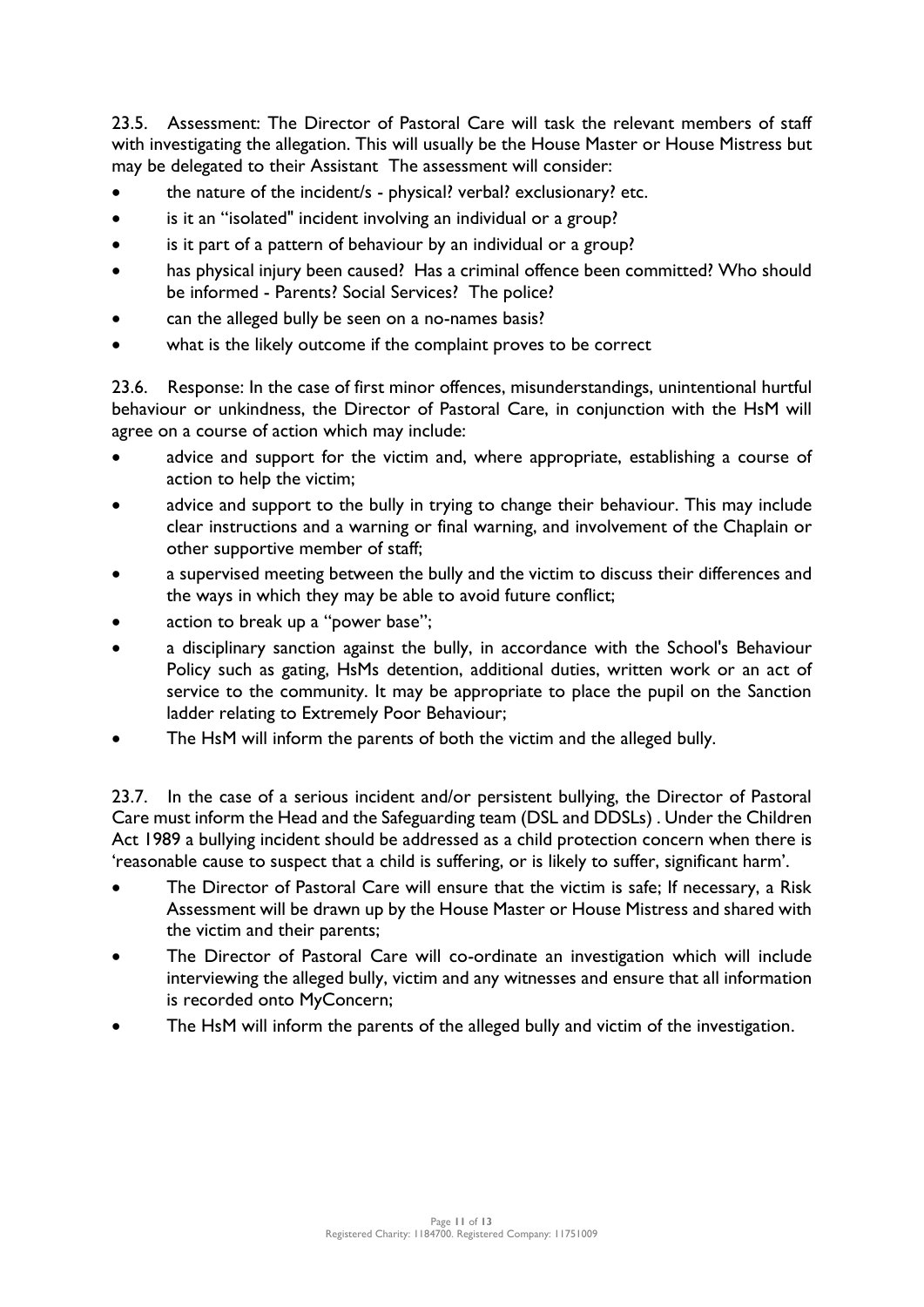- 23.7.1. The Head will consider the evidence and, after consultation with the DSL will decide on the most appropriate course of action which may include:
- requiring the bully to leave the School permanently in accordance with the School's Exclusions Policy;
- moving either the bully or victim to another House after consultation with the pupil, their parents and the relevant staff;
- a restorative justice process;
- involving Social Services or the police;
- Suspension of the bully, in line with the School's Behaviour Policy;
- such other action as may appear to the Head to be appropriate;
- noting the outcome in the relevant pupil file;
- The Deputy Head or Head will inform the parents of both the bully and the victim of the outcomes of the investigation;
- The Director of Pastoral Care will co-ordinate support for both the bully and victim;
- The Director of Pastoral Care will record the incident on the Bullying Register.

23.8. Monitoring: The position should be monitored for as long as necessary thereafter and updates recorded on MyConcern. Other action may include:

- sharing information with some or all colleagues and with pupils in the House so that they may be alert to the need to monitor certain pupils closely;
- ongoing counselling and support;
- vigilance;
- Informing relevant staff;
- reviewing vulnerable individuals and areas of the School;
- liaison between House Masters and/or House Mistresses;

## **24. Formal complaint**

24.1. If the victim or their parents are not satisfied with the action taken, they should be advised to make a formal complaint, according to the School's Complaints Procedure.

## **25. Child Protection & Safeguarding Policy and Procedures**

25.1. Please follow the link to the Child Protection & Safeguarding Policy and Procedures available from the school website: [https://www.downside.co.uk/downside-school/parent](https://www.downside.co.uk/downside-school/parent-information/policies/)[information/policies/](https://www.downside.co.uk/downside-school/parent-information/policies/)

## **26. Review**

26.1. This policy will be reviewed by the Director of Pastoral Care annually and authorized by the Chair of Governors.

26.2. This Policy has been created with regard to DfE 'Preventing and Tackling Bullying'. (July 2017)